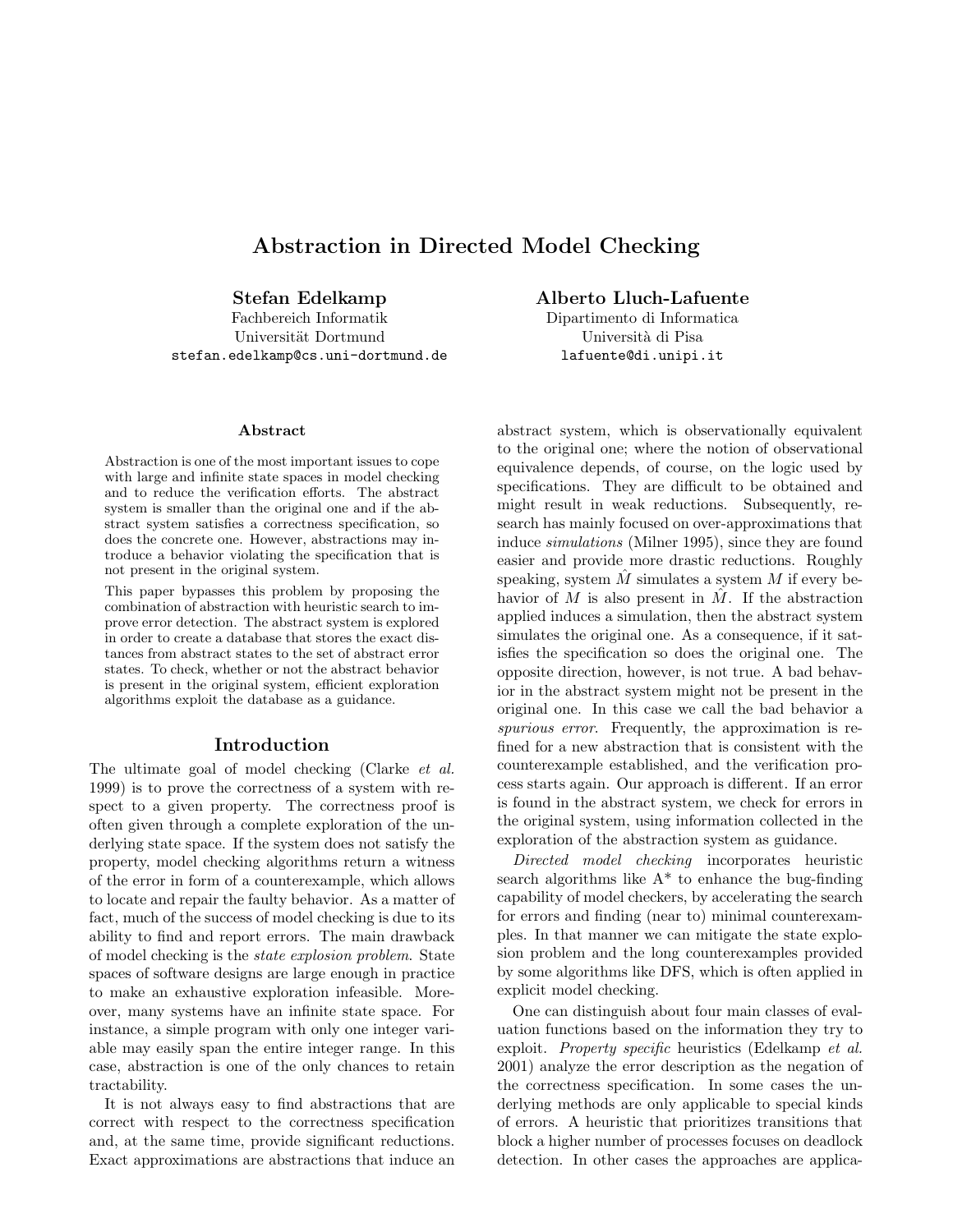ble to a wider range of errors. For instance, there are heuristics for invariant checking that extract information from the invariant specification and heuristics that base on already given errors states. The second class has been denoted as being *structural* (Groce and Visser 2004), in the sense that source code metrics govern the search. This class includes coverage metrics (such as branch count) as well as concurrency measures (such as thread preference and thread interleaving). Next there is the class of user heuristics that inherit guidance from the system designer in form of source annotations, yielding preference and pruning rules for the model checker. The last class are planning heuristics (Edelkamp 2003), where the problem of finding an error in the system is reduced to a planning task and solved using heuristic search action planners.

We introduce *abstraction databases* as a general paradigm to enhance the efficiency of directed model checkers. Our approach analyzes the abstract model in order to create a database which stores the shortest distance from a given abstract state to the set of abstract error states. This database is used as a heuristic during the exploration of the original system. As a result, proving that an abstract error is present in the original system can be done more efficiently. The resulting heuristics have a property, namely *monotonicity*, which guarantees optimal counterexamples if  $A^*$  (Hart *et al.*) 1968) is used as search algorithm. Another view of the paper's contribution is that while abstractions turned out to be a universal tool to verify a temporal property, they were only of limited help for falsifying it. With abstraction databases we utilize abstractions for improved falsification.

Our approach has a further advantage. It fits to both explicit and symbolic model checking approaches. Abstraction databases are constructed by exploring the abstract state space. As a consequence, this exploration can be done in a form of symbolic reachability analysis. The inferred symbolic representation of the set of reachable states together with the according distances to the goal, then serves as an estimate that can be referenced either in explicit and symbolic heuristic search.

The paper is structured as follows. First we introduce pattern databases as applied in AI search and give a theoretical foundation on abstraction databases based on Kripke structures. This will exploit similarities between the concepts developed in AI and model checking. Then we describe how abstraction databases can be applied in practice. We use the SPIN model checker and two of related tools, namely  $\alpha$ -SPIN (for abstractions) and an HSF-SPIN (for heuristic search). We present a small set of experiments performed with

such tools. Finally, we draw conclusions, discuss related work, and indicate future research avenues.

## From Patterns to Abstractions

Pattern database search (Culberson and Schaeffer 1998) is an automatic technique for the improved design of admissible heuristics. Admissible heuristics are lower bounds on the distance to the set of goal states. This guarantees optimal goal paths and efficiency. A pattern database is a mere (hash) table, where indices are patterns and entries contain heuristic values. Patterns itself are simplified states according to a state relaxation function. The pattern database technique was first applied to define effective heuristics for sliding-tile puzzles. For this case, problem relaxation corresponds to removing a selected set of tiles from the board. The remaining set of tiles is referred to as the pattern. The pattern database stores all pattern states together with their shortest path distance on the simplified board to the pattern state for the goal. It is constructed in a BFS starting with the goal pattern and using inverse relaxed state transitions.

The idea of a pattern can be generalized as follows. If a state s is represented as a state vector  $(s^1, \ldots, s^k)$ with variables  $s^i$  in some finite domains, then patterns are established by a projection, reducing the domains of some  $s^i$ ,  $i \in \{1, \ldots, k\}$ . In a drastic, for example, the domain is reduced to the empty set, which entails ignoring the value of the variable.

In model checking this corresponds to a form of *data* abstraction, which exploits the fact that specifications for software models usually consider fairly simple relationships among the data values in the system. In such cases, one can map the domain of the actual data values into a smaller domain of abstract data values. Such mapping induces a mapping of the states of the system, which in turn induces an abstract system.

In many cases the abstract system simulates the original one (Clarke et al. 1999). Data abstraction is not the only approach. With predicate abstraction the concrete states of a system are mapped to abstract states according to their evaluation under a finite set of predicates (S. Graf and H. Saidi 1997). Automatic predicate abstraction approaches have been designed and implemented for finite and infinite state systems. The predicates  $p_1, \ldots, p_n$  define an abstraction function  $\phi : S \to \{0,1\}^n$  with  $\phi(s) = \hat{s}$  if for all i we have  $\hat{s}_i = p_i(s)$ , that is abstract states refer to truth vectors of atomic propositions. Both data and predicate abstraction induce abstract systems that simulate the original one. We such an abstraction a simulation abstraction.

The common use of abstraction in practice consists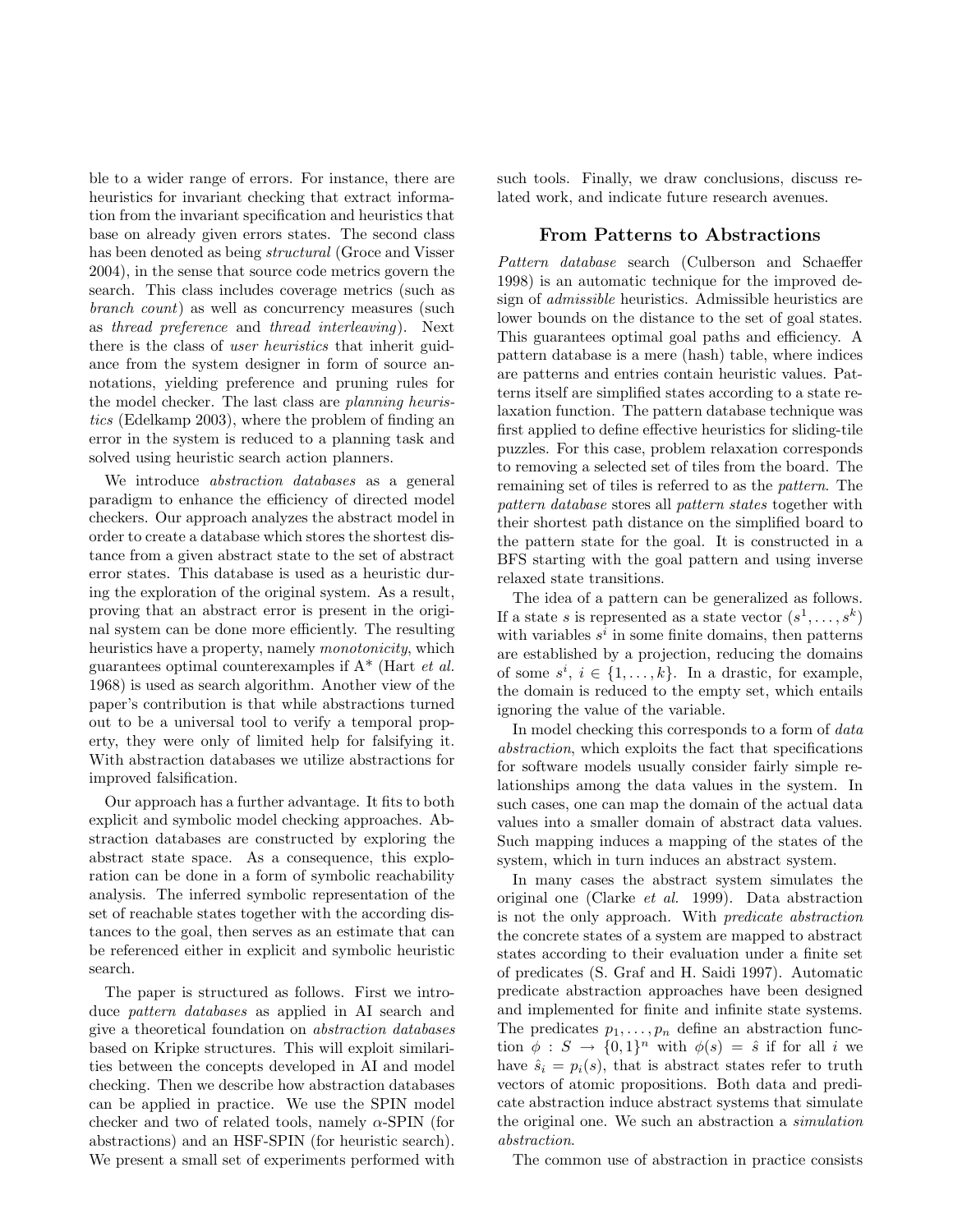of a simple life cycle. First, the abstraction simulation is defined, according to the correctness property one wants to analyze. Then the model checker is used to verify the property on the abstract system. If the result is positive, then we know, that the original system satisfies the property. A negative answer, however, does not ensure that the original system violates the property too. There are various ways to proceed. Usually, a negative answer is accompanied with a counterexample, which is just a finite path that violates the property. An abstract path might not have a corresponding path in the concrete system. In this case, the path is called spurious. Hence, an abstract counterexample has to be analyzed in order to check whether it is spurious or not. One possible approach is to use the symbolic algorithm described in (Clarke *et al.* 2000), which basically consists of a forward search. Given an abstract counterexample path  $\hat{s}_0, \ldots, \hat{s}_n$ , the algorithm starts with the set of states given by  $\phi^{-1}(\hat{s}_0)$ . Then, it computes the set of successors of such states and performs the intersection with the set of states given by  $\phi^{-1}(\hat{s}_1)$ . The algorithm goes on until it establishes an empty set or  $\phi^{-1}(\hat{s}_n)$ .

The procedure is simpler if there is a clear correspondence between the abstract and the concrete system, where each code line in the abstract system corresponds to a line in the concrete system. As a consequence, each abstract transition has a corresponding concrete transition and one can just try to simulate the abstract counterexample in the original system (Pasareanu et al. 2001). If this is not possible, then the counterexample is spurious. Otherwise, the abstract counterexample is said to be feasible and one has to check whether it really violates the property.

Another approach is to analyze the chose-free state space of a system (Pasareanu et al. 2001). The idea is to bound non-deterministic branches of the state space, such that counterexamples are always *deter*ministic paths. This approach uses a result, which states that every abstract non-deterministic path has a corresponding concrete path (Saidi 2000). If one of these methods certificates the existence of a spurious counterexample, the abstraction must be refined accordingly, and the previously described abstract-checkrefinement cycle starts again.

In some cases, however, the strategy of validating abstract counterexamples is not suitable. We claim that an abstract counterexample might be the symptom of an error, even if it has no corresponding concrete counterexample. Consider the following trivial example for abstraction of a simple program:  $x:=0$ ; while  $x\<1$ t; n do  $x++$ ; end do. As an abstraction on variable x we take  $\phi(0) = \text{ZERO}, \phi(n) = N$ ,

and  $\phi(i) = \text{MIDDLE}$  for  $i \in \{1, \ldots, n-1\}$ , thus inducing the following abstract program:

x:=ZERO while x<N do if(x=0) then x=MIDDLE else x=nondeterministically MIDDLE or N end do

In this trivial example, a state of the program is uniquely determined by the value of  $x$ . The original program has a finite path  $(s_0, \ldots s_n)$ , where  $s_i$  represents the state in which  $x = i$ . It is easy to see that  $\phi$  is a simulation that induces an abstract system with infinitely many paths  $(\phi(s_0), \phi(s_1)^j, \phi(s_n)),$ where  $j \geq 1$ . Clearly, only the path given by  $j = n - 2$ has a corresponding concrete path. However, a model checker looking for an abstract state in which  $x = n$ , would find path  $(\phi(s_0), \phi(s_1), \phi(s_n))$ , which is a spurious counterexample. Classical approaches would try to refine the abstraction, while we propose to consider the path as a symptom for the existence of a similar path in the original system.

### Abstraction Databases in Theory

For a formal treatment of abstraction databases we assume that the model is given in form of a Kripke structure. A Kripke structure  $M = (S, L, AP, \rightarrow)$  consists of a set of states  $S$ , a set of atomic propositions  $AP$ which represent the observable properties of the system, a labelling function  $L : S \to 2^{AP}$  that associate each state with the set of atomic propositions that hold in it, and a transition relation  $\rightarrow \subseteq S \times S$ . A set of initial states is often associated together with  $M$ . In the following we abbreviate  $(s,t) \in \rightarrow \text{with } s \rightarrow t$ .

Given two Kripke structures  $M = (S, L, AP, \rightarrow)$  and  $\hat{M} = (\hat{S}, \hat{L}, \hat{AP}, \hat{\rightarrow})$  with  $\hat{AP} \subseteq AP$ , relation ~  $\subseteq S \times \hat{S}$ is a *simulation relation* between  $M$  and  $\hat{M}$  whenever for all  $s \sim \hat{s}$  we have  $L(s) \cap \widehat{AP} = \widehat{L}(\hat{s})$  and for every state  $s_1$  with  $s \to s_1$  there is a state  $\hat{s_1}$  and  $\hat{s} \hat{\to} \hat{s}_1$  and  $s_1 \sim \hat{s}_1$ . We also say that M<sup>s</sup> simulates M denoted by  $M \prec \hat{M}$ .

It has been show that if  $M \preceq \tilde{M}$ , then for every universal path quantified  $\text{CTL}^*$  formula  $f$  with atomic propositions that are contained in  $\widehat{AP}$ ,  $\widehat{M} \models f$  implies  $M \models f$  (Clarke *et al.* 1999). In addition, for every path  $(s_0, s_1, \ldots)$  there is a corresponding path  $(\hat{s}_0, \hat{s}_1 \dots)$  with  $s_i \sim \hat{s}_1$ ,  $i \geq 0$ . So every behavior of M is also a behavior of  $M$ .

An *abstraction*  $\phi$  of a Kripke structure  $M =$  $(S, L, AP, \rightarrow)$  is a mapping from states to abstract states that induces an abstract Kripke structure  $\tilde{M}$  =  $(\hat{S}, \hat{L}, \hat{AP}, \hat{\rightarrow})$  as follows:  $\hat{S} = \phi(S) = {\phi(s) | s \in \mathbb{R}^3}$  $S$ , and if  $s \rightarrow s_1$  then  $\phi(s) \rightarrow \phi(s_1)$ , i.e.  $\hat{\rightarrow}$  =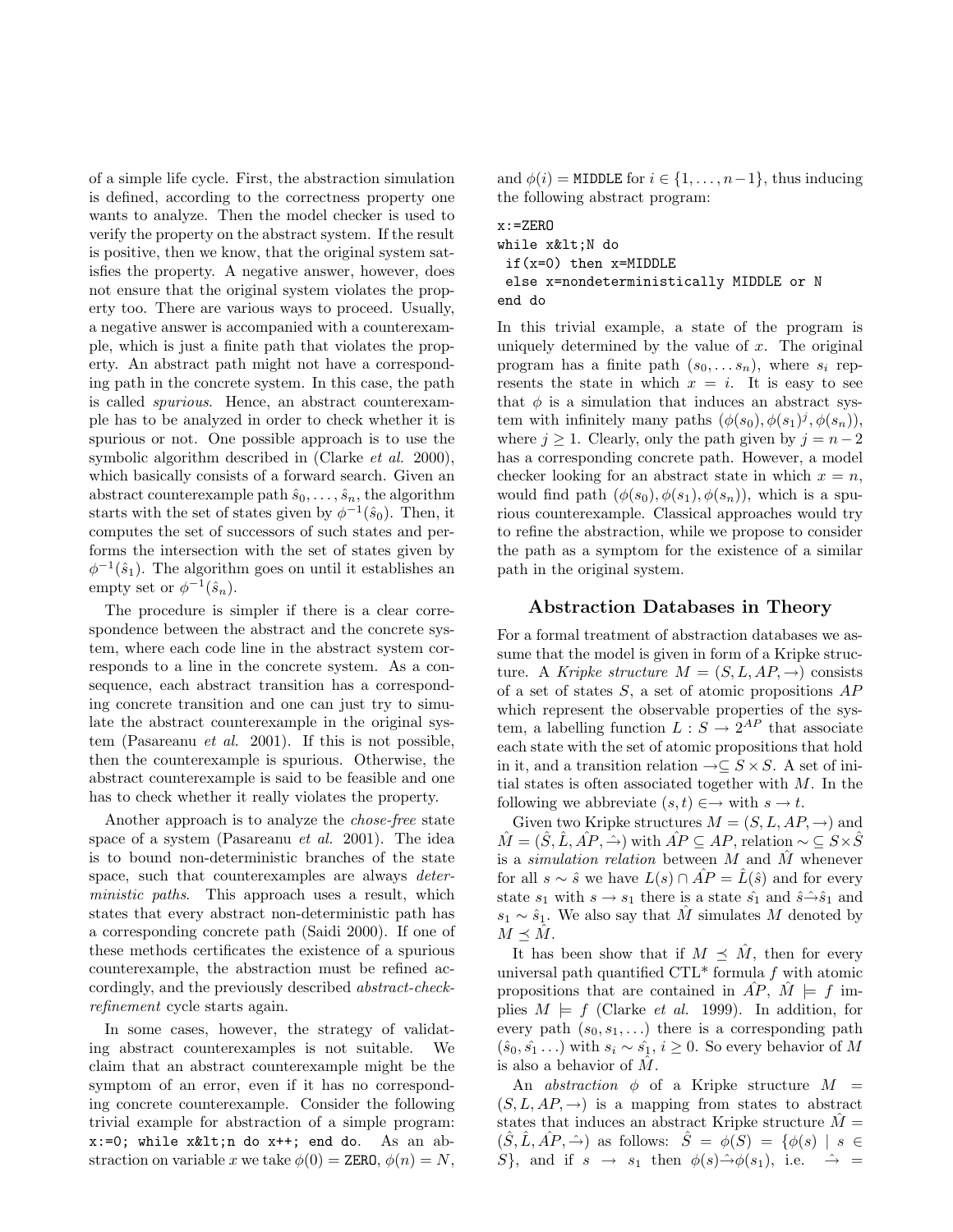$\{(\phi(s), \phi(s_1)) \mid s \to s_1\}.$  Generally speaking, we apply a surjection of the state space graph  $(S, \rightarrow)$  into  $(\hat{S}, \hat{\rightarrow})$ . Abstraction  $\phi$  is a homomorphism, since for all transitions  $s \to s_1$  we have  $\phi(s) \hat{\rightarrow} \phi(s_1)$ . This implies that if state t is reachable from state s then  $\phi(t)$ is reachable from  $\phi(s)$ .

We see that the definition of an abstraction is more restrictive than the definition of a simulation relation between M and M with  $\hat{s} = \phi(s)$  and  $\hat{s_1} = \phi(s_1)$ . One difference is that in case of a simulation only the existence of a successor state  $\hat{s}_1$  of s with  $\hat{s}_1 \sim s_1$  is required, where here we fix  $\hat{s_1}$  to be  $\phi(s_1)$ . We are not only interested in the existence of paths but also in shortest paths between states in the original and in abstract space.

**Theorem 1** Let M be a Kripke structure,  $\phi$  be an abstraction, and M be the abstract structure under  $\phi$ . For each two concrete states s and t we have that the shortest path from the abstract state  $\phi(s)$  to  $\phi(t)$  is not longer than the shortest path from s to t.

**Proof 1** Let  $p = (s = v_0, \ldots v_n = t)$  be the shortest path form s to t in M. By homomorphism  $\phi(p)$  =  $(\phi(v_0), \ldots, \phi(v_n))$  connects  $\phi(s)$  to  $\phi(t)$ . The optimal path from  $\phi(s)$  to  $\phi(t)$  can only be shorter or equal.

Recall that we focus on safety error detection, and that safety error detection can be reduced to invariant checking. Let  $f$  be the invariant. Error states are states in which  $f$  does not hold. Suppose that we have a set of error states T, then the abstract error is  $\phi(T) =$  $\{\phi(t) \mid t \in T\}.$ 

Theorem 1 suggests to use the shortest path in the abstract state space to the abstract error as an estimator in M. Hence, before checking for an error in the original system, we explore the abstract one to construct an abstraction database. An abstraction database according to an abstraction  $\phi$  is a table with shortest path distances from each abstract state  $\hat{s}$  to the abstract error set. While Theorem 1 proves the admissibility of the heuristic estimate we can also prove monotonicity.

**Theorem 2** Let M be a Kripke structure,  $\phi$  be an abstraction, and  $\tilde{M}$  be the abstract structure under φ. The shortest path distance to the abstract error is monotone.

**Proof 2** For each transition  $s \rightarrow s_1$ , homomorphism yields  $\phi(s) \hat{\rightarrow} \phi(s_1)$ . By the triangular inequality of shortest paths we have that 1 plus the shortest path from  $\phi(s_1)$  to the abstract error is larger than or equal the shortest path from  $\phi(s)$  to the abstract error.

Theorem 2 is important, since monotonicity guarantees that A\* variants can be implemented without any reopening strategy, which is more difficult to code and can lead to exponential running time with respect to the model size.

Until now, we have assumed that the state space graph for  $M$  is given explicitly. In practice, we have to explore it *on-the-fly* by successive enumeration. Therefore, defining  $\hat{\rightarrow}$  by abstract state pairs is not sufficient, so that we also need to define abstract transitions to span abstract space. This brings us back to the simulation relation. If we define a mapping  $\phi$  on the successor generation function, abbreviated as  $\phi(\rightarrow)$ , we require that each successor in abstract space has at least one successor in original space as a preimage. For Kripke structures  $M = (S, L, AP, \rightarrow)$  this means that if  $\phi(s)$   $\phi(\rightarrow)$   $\hat{s}_1$ , then there exists  $s_1$  with  $s \rightarrow s_1$  and  $\phi(s_1) = \hat{s}_1$ . Now the definition matches the one given for a simulation relation. Therefore, the two aspects coincide. For abstractions that are simulations, Theorems 1 and 2 remain valid, so that the shortest path distance heuristic for abstract space is a monotone estimator function.

Consequently, we can use any abstraction that is a simulation relation to build an abstraction database. In database construction, the main limitation is the number of (abstract) states that can be hold in memory. Since databases are pre-computed, it is important to approximate an upper bound on the storage requirements each abstraction imposes. While there are approximations for the size of the abstract state spaces in the AI search domains, for general model checking we have not yet sufficient answers.

What is the running time for database construction? Backward breadth-first search starting from the set of abstract error states suffices to determine the state-togoal distances in abstract space. This corresponds to linear time and space with respect to the size of the abstract model.

One of the main advantages of abstraction databases is that one can combine different abstractions to obtain a more informed heuristic. However, in order to get an admissible and monotone heuristic, each abtraction databases must be disjoint. Two abstraction databases according to abstractions  $\phi$  and  $\psi$  are disjoint, if for all transitions  $t'$  in the abstract model for  $\phi$ and transitions  $t''$  in the abstract model for  $\psi$  we have  $\phi^{-1}(t') \cap \psi^{-1}(t'') = \emptyset$ . In other words, each operator introduces cost 1 in at most one abstraction, and cost 0 in all others. It  $\phi^{-1}(t') \cap \psi^{-1}(t'') \neq \emptyset$  then the sum of the cost of  $t'$  and  $t''$  in the respective abstract models is less than or equal to 1. Since in this case each operator is counted at most once, for each state we have that the sum of the shortest path distances from  $\phi(s)$ and  $\psi(s)$  to their respective abstract error state set is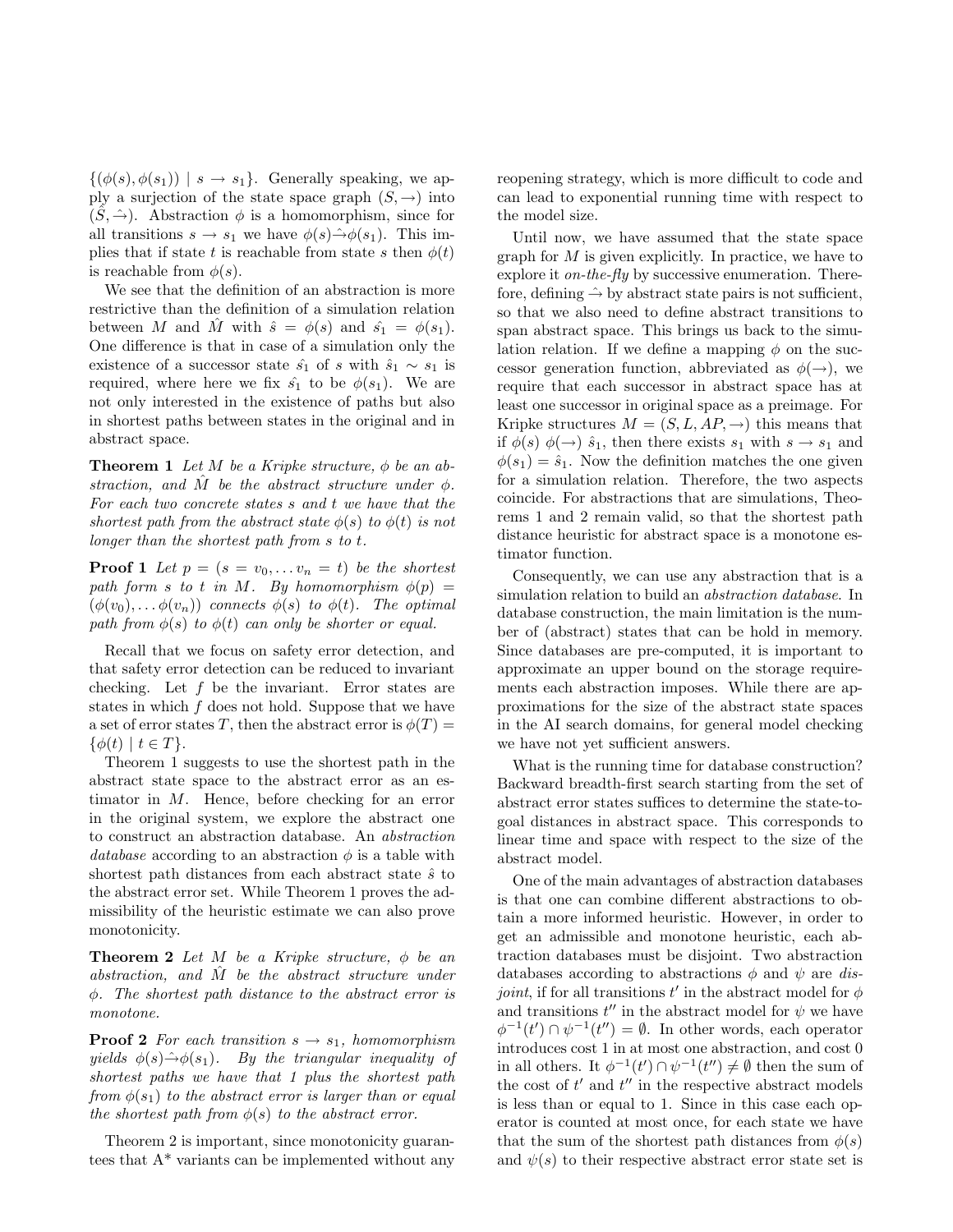still a lower bound to the shortest path from s to the error in the original space.

An example of the combination of abstraction databases is the FSM distance, which has been shown to be of practical use to shorten already established counterexamples (Edelkamp et al. 2001). Originally, this heuristic is defined as follows. Suppose the system consits on the asychronous composition of various processes given as communicating finite state machines. Suppose further that we have a state  $s'$  and we want to find the optimal path from an initial state to it. Since the composition is asynchronous, each system transition entails a transition in only one of the processes. Hence, in order for the system to reach state  $s'$  from state s each process must move from its local state in  $s$  to its local state in  $s'$ . The optimal local distance between process states can be efficiently computed before the verification starts. Then the distance between s and s' is estimated by the sum for all processes of the local optimal distances between the process states in  $s$  and in  $s'$ . Implictly, one is applying abstraction. The optimal distance between local states of a process  $i$  is a database corresponding to an abstraction of the system in which the value ofx every variable and every process except  $i$  is ignored. Implicitly, the FSM distance combines various disjoint abstraction databases, one for each process of the system.

The FSM distance heuristic is monotone and has been ported to program model checking to determine distances in Java byte- and C++ object-code (Leven et al. 2004).

#### Abstraction Databases in Practice

Nowadays, model checkers are frequently used for advanced AI planning, e.g. the Model-Based Planner (MBP) by Cimatti et al.<sup>1</sup> based on nuSMV has been applied for solving non-deterministic and conformant planning problems, including partial observable state variables and temporally extended goals. On the other hand, first model checking problems have been automatically converted to planning benchmarks<sup>2</sup>. Our empirical work takes the SPIN model checker (Holzmann 1997) as a practical case study model together with two tools: HSF-SPIN and  $\alpha$ -SPIN.

SPIN takes a protocol specification written in the Promela language and produces source files that encode the state description and state transition function in native C code. These are linked together with the validator to allow exploration of the model. The user interface XSPIN allows to code the model, to run the validator with different parameters, to show the in-

2 http://ipc.icaps-conference.org

ternal automata representation, and to simulate traces with message sequence charts.

 $\alpha$ -SPIN (Merino *et al.* 2002) extends the SPIN validator by allowing the user to abstract the Promela model with suitable abstraction functions. The functions can be archived in a library for later reuse. The tool especially features data abstraction to the finite domain variables in the systems. The information flow is as follows. The model is scanned, processed with an XML parser, and simplified by the user selecting appropriate variables and abstraction functions, also coming in XML format. The result is another XML representation of the abstract model which, in turn, is translated back into Promela. Consequently, the approach produces no source conflict with SPIN.

The experimental HSF-SPIN model checker has been designed to allow different search algorithms to apply by providing a general state expanding subroutine, that generates a list of all successors of a system state. In its current implementation it provides blind search algorithms like depth-first search (DFS) and breadth-first search (BFS), heuristic search algorithms like best-first search,  $A^*$  and IDA\*, and *local* search algorithms like hill-climbing and genetic algorithms. The set of evaluation function ranges from property specific heuristics to user and structural ones. Moreover, exploration refinements like state compression, bit-state hashing, partial order and symmetry reduction have been successfully integrated to this algorithm portfolio. HSF-SPIN can handle a significant fraction of Promela and works with the same trace format as SPIN.

To use general abstraction functions we combined  $\alpha$ -SPIN and HSF-SPIN as follows. First, HSF-SPIN has been extended to generate abstraction databases. With each state we attached a list of all predecessors on which a state is encountered. In fact this reflects the inverse of the underlying state space graph. In case of an error, the traversal is not terminated but the abstract error states are collected in a (priority) queue. Next, backward traversal is invoked on the implicitly represented inverse of the state space graph, starting with the queued set of abstract error states. Since we need estimates for each abstract state, we chose Dijkstra's single source all target shortest path algorithm. The established shortest path distances to the abstract error state are associated with each state in the hash table, yielding our abstraction database.

In the experiments we choose a problem that comes with the  $\alpha$ -SPIN tool. By the novelty of the product the library of available abstractions and corresponding models is small. We took the model of an air condition system with  $n$  users in the room, everyone trying

<sup>1</sup>http://sra.itc.it/tools/mbp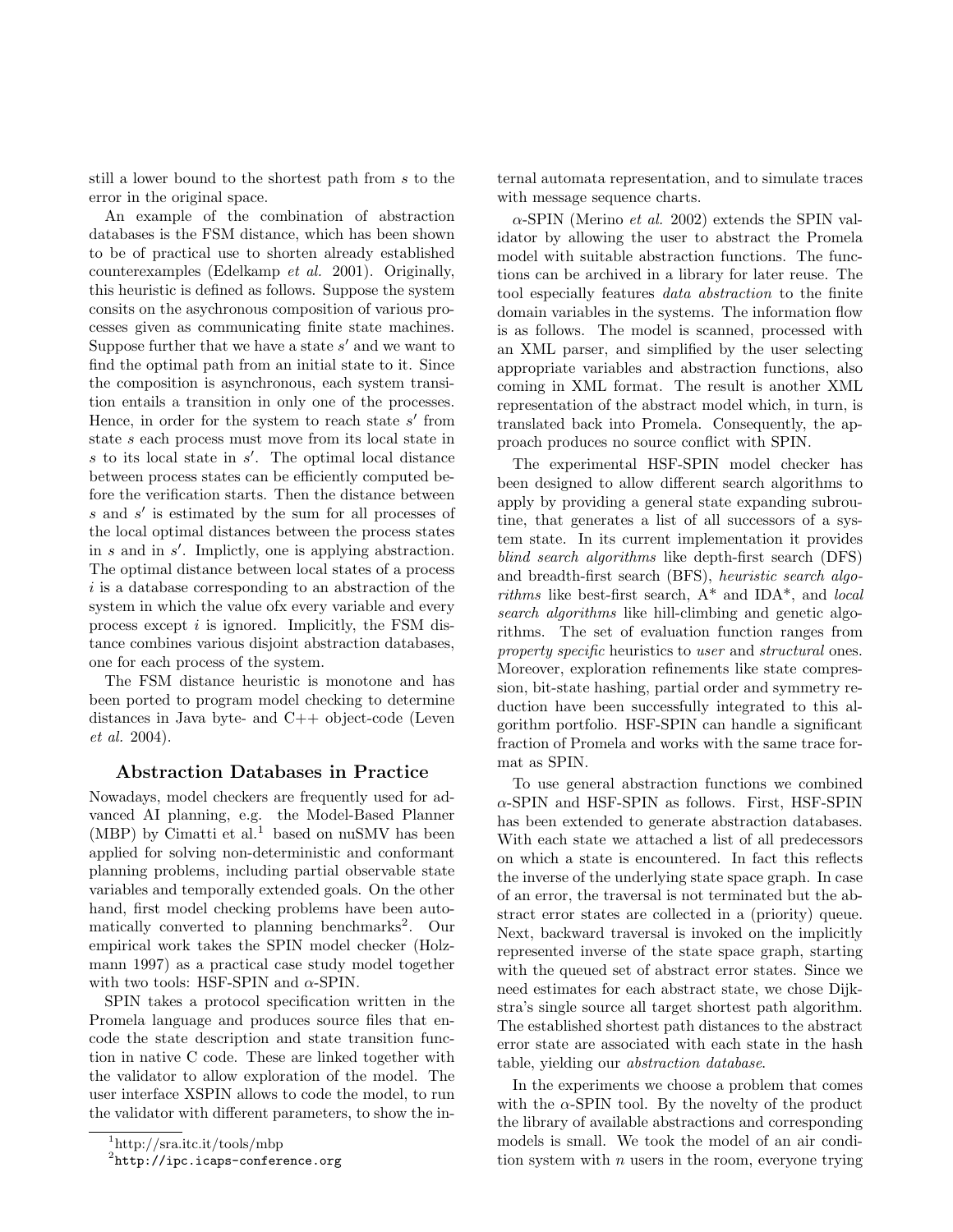| heuristic   | states | time            | space                 |
|-------------|--------|-----------------|-----------------------|
| $n_p$       | 21,987 | $2.1s + 6.9s$   | 8,449 KB              |
| $h_{p*}$    | 381    | $13.0s + 0.01s$ | 13 MB                 |
| $h\equiv 0$ | 26,087 | 6.6s            | 5,953 KB              |
| $h_m$       | 25,195 | 6.6s            | $7,\overline{129}$ KB |
| h f         | 25,936 | 7.1s            | 5.937 KB              |

Table 1: Using A\* with abstraction database and other heuristics in the air condition model with  $n = 2$ . Abstraction databases time is split into file reading and pure search.

to change the temperature. We selected  $n \in \{2,3\}.$ The model contained no bug, so that we had to seed one. We choose a simple assertion to be violated by the system in large depths. In the original system temperature ranges over integers. Heuristic  $(h_p)$  corresponds to an abstraction function that reduces the domain of the temperature. To illustrate the maximal reduction of our method and to indicate the range of different estimator functions that can be established, we also conducted experiments with an abstraction databases for the original model, which was possible, since the state spaces were small enough. Hence, heuristic  $h*_p$ represents the actual optimal distance between system states. We compare the results of the pattern database heuristics with BFS ( $h \equiv 0$ ) and with previously published heuristics like the formula-based heuristic  $(h_f)$ and the FSM distance  $(h_m)$  that takes a given error trail as an additional input. Tables 1 and 2 summarize the outcome of our small set of experiments. As expected, more space is needed to memorize the databases.

However, the abstraction database heuristics significantly reduced the number of states that are explored during search. Compared to the other heuristics the savings of  $h_p$  in the number of states are larger by a factor of about 5. For  $n = 2$  an abstraction database was built, containing  $15,858$  states found while exploring the inverse graph structure. The initial state was re-encountered in depth 18 of 28 in total. For  $n = 3$ the final databases had 28,782 entries, generated in 32 layers with the initial state re-established in depth 19. On our 248 MHz SUN Ultra the time to create the databases accumulated to about 10s for  $n = 2$ , and to about 6 min for  $n = 3$ . We observe a time slowdown in the exploration with respect to BFS and A\* search and the other heuristic estimates. Time consumption for exploration increased from about 7s to about 9s  $(n = 2)$  and from about 1 min to about 1:30 min  $(n = 3)$ . The profiler showed that almost all of the extra time is due to file scanning.

| heuristic   | states  | time                      | space |
|-------------|---------|---------------------------|-------|
| $n_{\rm n}$ | 149,818 | $22s + 1:07$ min          | 35 MB |
| $h_{n^*}$   | 532     | $1:45 \text{ min} + 2.2s$ | 94 MB |
| $h\equiv 0$ | 183,475 | $1:01 \text{ min}$        | 24 MB |
| $h_m$       | 176,382 | $1:02 \text{ min}$        | 24 MB |
| h i         | 182,961 | $1:07$ min                | 24 MB |

Table 2: Using A\* with abstraction database and other heuristics in the air condition model with  $n = 3$ . Abstraction database time is split into file reading and pure search.

That we have not established a larger time gain during search is due to the additional time for the search in the (abstract) hash table. Twice as many calls to the hash table and state equality checks were needed. For  $n = 2$  and BFS, we observed 124,463 table look-ups, while the abstraction database heuristic yields 222,925 calls. For  $n = 3$  we found a discrepancy of about 1.2 to about 2.03 million calls.

For perfect databases  $(h_{p^*})$  the exploration results were by far better. The exploration turned out to be optimal in the number of state expansions. Search was no longer harmed by additional hash table operations. With 1ms  $(n = 2)$  and 2.2s  $(n = 3)$  the pure search time was smaller than all other approaches by orders of magnitude. For  $n = 3$  the construction of the perfect database with 805,760 entries took about 1.5 hours. For  $n = 2$  the database with 113,072 entries was build in less than a minute.

### Conclusions

This work combines abstraction reduction with heuristic search in order to improve the bug-finding capabilities of model checking. Automatically created heuristics in form of pre-computed heuristic databases are obtained by a backward traversal of the abstract state space. The entries are retrieved as estimate values error detection in the original system. The general scheme allows to refine heuristics for explicit and symbolic model checkers, where in this paper we concentrated on the explicit state model checking. Symbolic pattern databases for model checking are currently studied by (Nymeyer and Qian 2004). The abstraction process that comes along with every heuristic estimation can be automated and is suited to general model checking. The approach is not limited to data abstraction, any simulation with an abstract state space that fits into main memory can be used to enhance error detection. The new aspect is not only to consider the existence of behaviors in abstract space but also distance information.